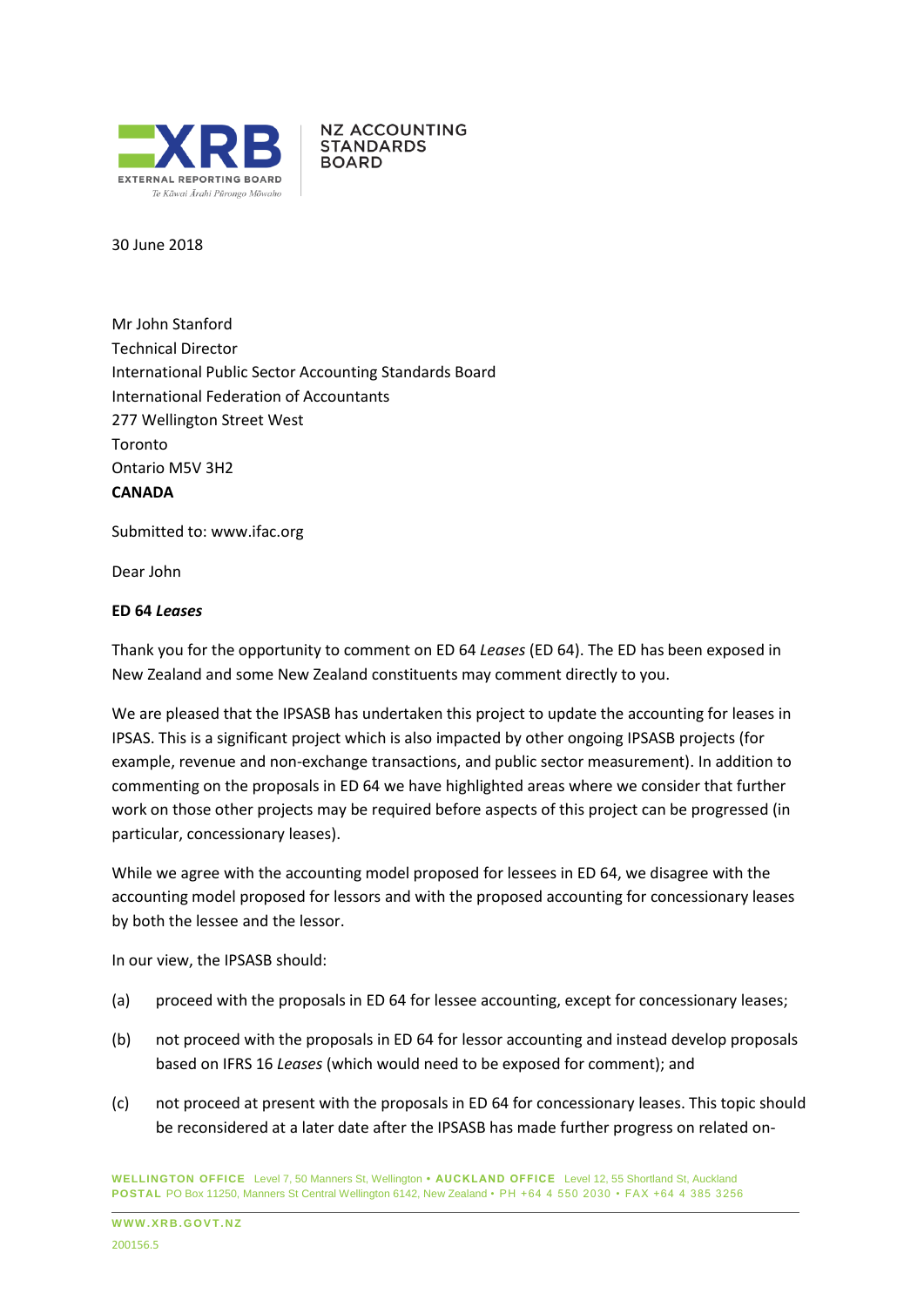going projects (such as the IPSASB's projects on Revenue, Non-Exchange Expenses and Measurement).

The IPSASB initiated this project following the completion of IFRS 16 *Leases* by the International Accounting Standards Board (IASB). We support this strategy as it puts the IPSASB in a position to benefit from the detailed analysis and lengthy debates that occurred during the development of IFRS 16. The IASB's project considered a number of approaches for both lessors and lessees and involved a number of exposure drafts. The final requirements in IFRS 16 were determined after due consideration of both the conceptual and practical arguments identified by the IASB's constituents.

We acknowledge that public sector specific circumstances may lead the IPSASB to form different views about the merits of various lessor accounting approaches in contrast to the IASB. However, we do not think that the arguments for and against various lessor accounting approaches have been sufficiently explored in the Basis for Conclusions on ED 64 (BC). Where the IPSASB has departed from IFRS 16 the public sector specific reasons for doing so should be clearly articulated, including the conceptual, practical and user information considerations.

We consider that the BC is incomplete and, as a result, does not provide adequate information for constituents to make an informed decision regarding the lessor accounting proposals, particularly for those constituents that are not fully familiar with the IASB's deliberations during its project to develop IFRS 16. The BC does not include the counter-arguments against Approach 1 (right-of-use model proposed in ED 64) nor the counter-arguments in favour of Approach 2 (derecognition approach). In developing IFRS 16 the IASB proposed approaches which are similar to Approach 1 and Approach 2 considered by the IPSASB. Inclusion in the BC of the IASB's reasons for rejecting both of these approaches and instead choosing the lessor accounting approach in IFRS 16 would have provided a more balanced view of the advantages and disadvantages of both approaches.

In our view the omission of these counter-arguments from the BC may be interpreted as giving a biased view of the conceptual arguments for and against each approach, and means that constituents have not been provided with some key information that is necessary to make an informed evaluation of the lessor accounting proposals in ED 64. This could result in constituents supporting the proposals in ED 64 based on incomplete information, and the IPSASB then making inappropriate decisions based on the feedback received from constituents who were not fully informed about the arguments for and against each approach. In our opinion, the BC is an important document for explaining the IPSASB's deliberations and should, therefore, include a comprehensive and balanced view of the proposals in ED 64.

In view of these omissions from the BC and the potential consequences, we believe that the IPSASB should consider whether the content of ED 64 relating to lessor accounting was sufficient from a due process perspective. However, this point depends on whether or not the IPSASB decides to proceed with the proposals in ED 64 on lessor accounting – as explained earlier, we believe that it should not do so, and should instead develop an ED based on IFRS 16.

Our recommendations and responses to the Specific Matters for Comment are set out in the Appendix to this letter. If you have any queries or require clarification of any matters in this letter, please contact Vanessa Sealy-Fisher [\(Vanessa.Sealy-Fisher@xrb.govt.nz\)](mailto:Vanessa.Sealy-Fisher@xrb.govt.nz) or me.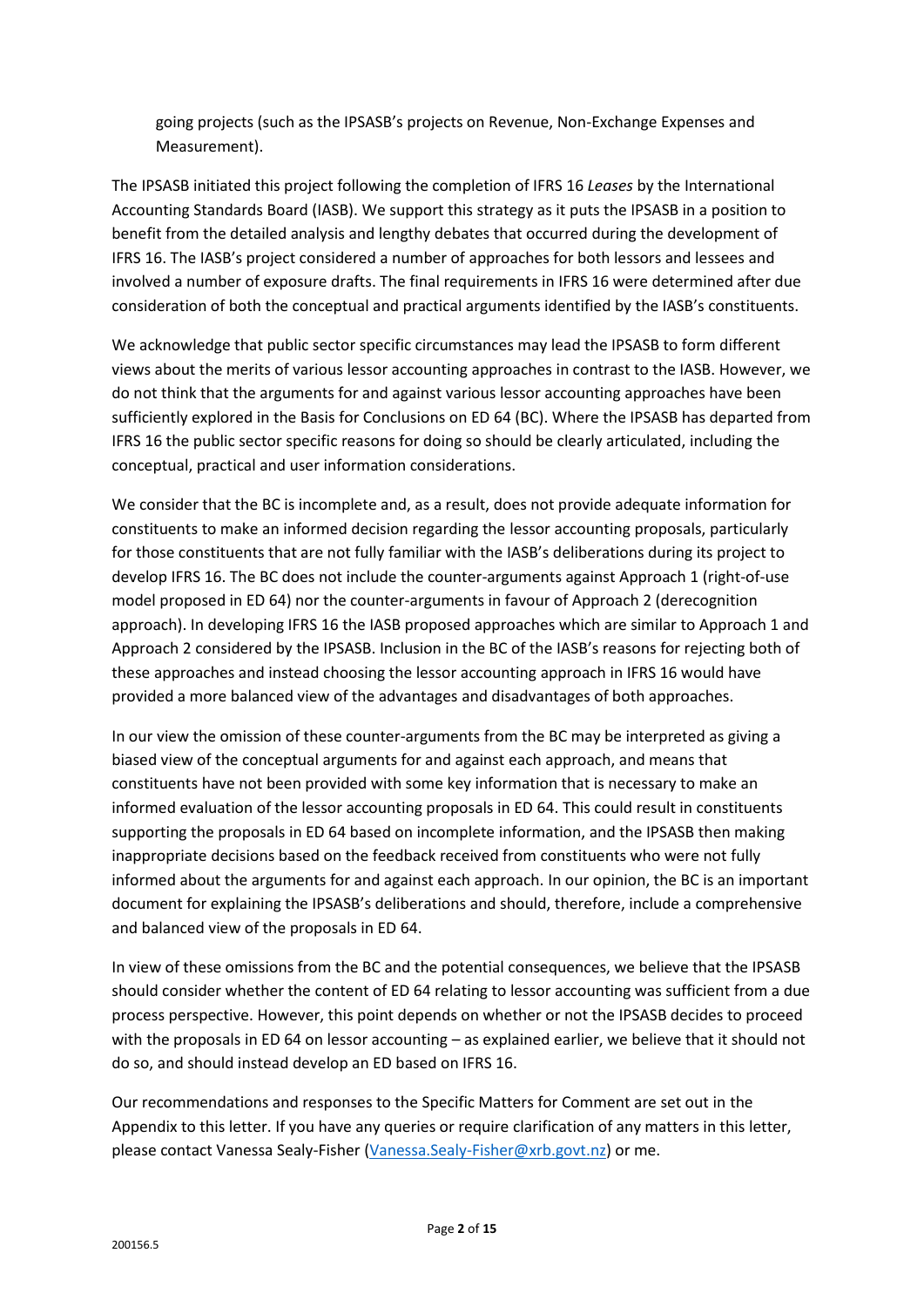Yours sincerely

KubulyCrock

Kimberley Crook **Chair – New Zealand Accounting Standards Board**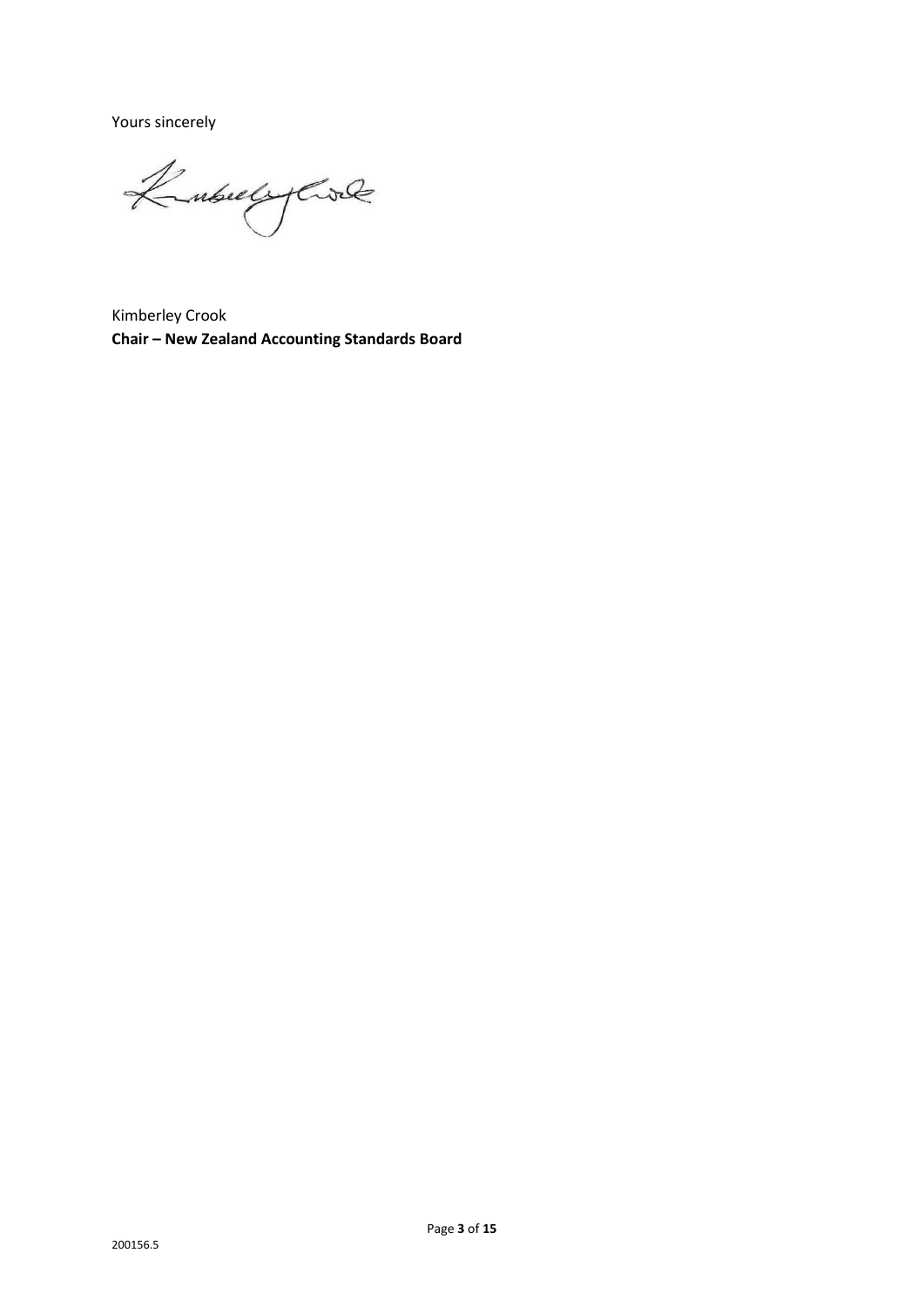### **APPENDIX**

### **Response to Specific Matters for Comment**

### **Specific Matter for Comment 1:**

The IPSASB decided to adopt the IFRS 16 right-of-use model for lessee accounting (see paragraphs BC6–BC8 for IPSASB's reasons). Do you agree with the IPSASB's decision? If not, please explain the reasons. If you do agree, please provide any additional reasons not already discussed in the basis for conclusion.

The NZASB agrees with the IPSASB's decision to adopt the IFRS 16 right-of-use model for lessee accounting. We agree that the right-of-use asset and the lease liability meet the definition of, and the recognition criteria for, an asset and a liability respectively in the IPSASB's *Conceptual Framework for General Purpose Financial Reporting by Public Sector Entities* (the Conceptual Framework).

We agree that for lease accounting it is important that IPSAS be updated to reflect the latest thinking of the IASB in IFRS 16. Where transactions are the same for the public and private sector it is important that convergence with IFRS® Standards is maintained. This process ultimately contributes to the IPSASB developing high-quality IPSAS.

From outreach activities conducted in New Zealand, we did not identify any public sector specific reasons to depart from the IFRS 16 right-of-use model for lessee accounting.

### **Specific Matter for Comment 2:**

The IPSASB decided to depart from the IFRS 16 risks and rewards model for lessor accounting in this Exposure Draft (see paragraphs BC9–BC13 for IPSASB's reasons). Do you agree with the IPSASB's decision? If not, please explain the reasons. If you do agree, please provide any additional reasons not already discussed in the basis for conclusion.

The NZASB does not agree with the IPSASB's decision to depart from the model for lessor accounting in IFRS 16. See also our response to SMC 3 below for further comments.

We acknowledge that the lessor accounting in IFRS 16 (based on risks and rewards incidental to ownership) is not consistent with the lessee accounting (based on control), and that a control-based approach would be more consistent with the Conceptual Framework. However, after having debated the options considered over the course of IFRS 16's development and the matters that led the IASB to largely retain its previous lessor accounting requirements, we do not believe that the case put forward by the IPSASB for departing from IFRS 16 is strong enough. Our reasons for this are as follows.

- (a) In our view the IPSASB appears to have ignored some factors, such as user information needs, that would support the retention of the IFRS 16 approach.
- (b) The IPSASB has argued that the approach proposed in ED 64 is consistent with its Conceptual Framework and is an improvement on the IFRS 16 approach. We think that both arguments are debatable.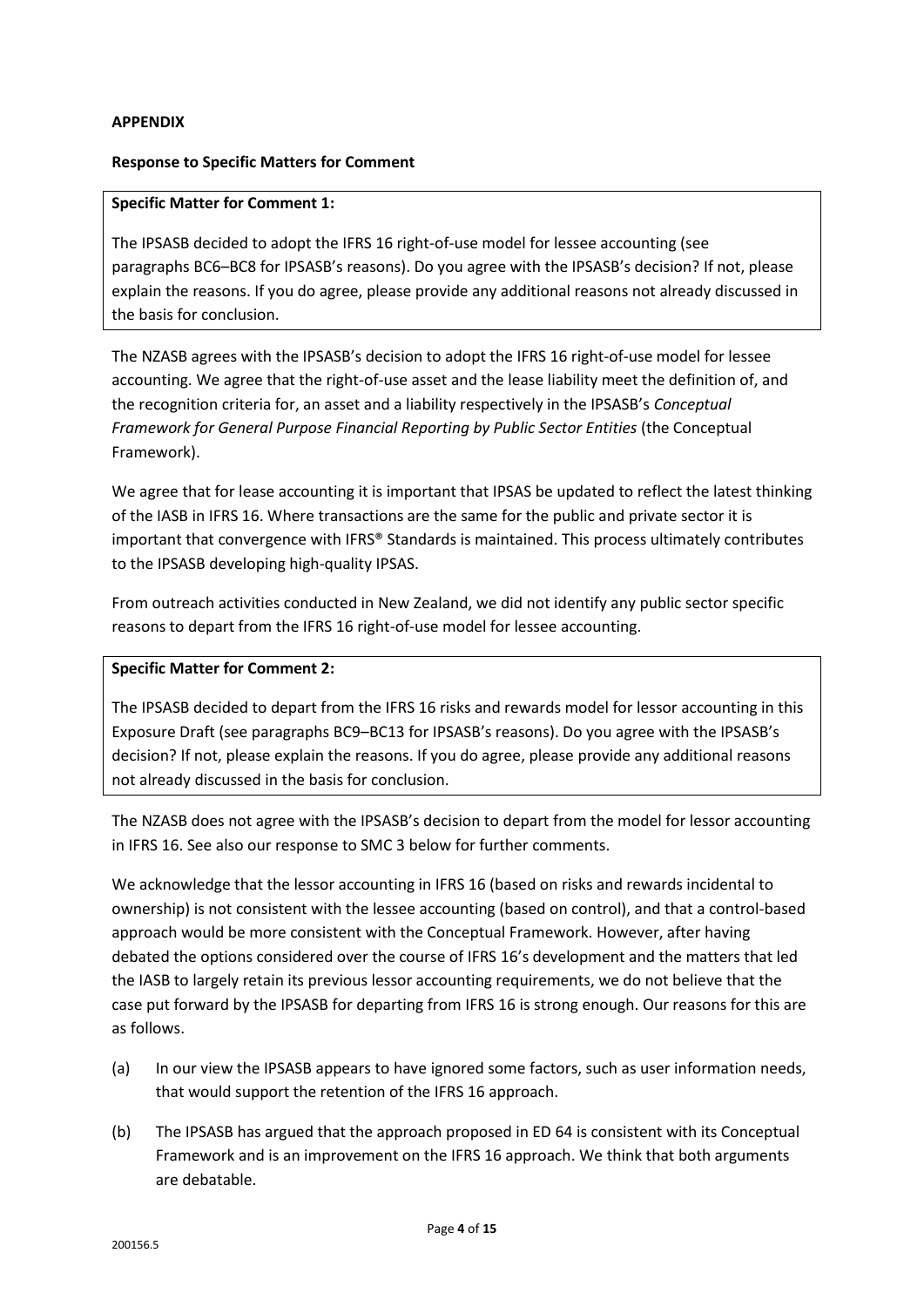In preparing our response to this SMC we have carefully considered the IPSASB's reasons for departing from IFRS 16. The IPSASB's key reasons for departing from IFRS 16 appear to be those outlined in paragraph BC10. We are not convinced that the arguments in paragraph BC10(a) surrounding consolidation are sufficiently different in the public sector to warrant a departure from IFRS 16. There will always be adjustments needed for consolidation purposes, for example, to eliminate inter-entity transactions and align accounting policies.

We have some specific comments on paragraph BC10 as follows.

- (a) Paragraph BC10(a) states that if the lessor classifies the lease as a finance lease the underlying asset would not be recognised by either the lessee or the lessor, and that separate records would need to be maintained for consolidation purposes. We doubt that this situation would arise often in practice for the following reasons.
	- (i) The types of leasing arrangements discussed in paragraph BC11 (where a centralised entity undertakes the property management for a government) are unlikely to involve finance leases. Feedback from New Zealand constituents indicated that these types of leases are classified as operating leases, in which case the underlying asset remains on the lessor's statement of financial position.
	- (ii) The types of finance lease arrangements commonly seen in the corporate sector (such as manufacturers or dealers providing finance to customers, or banks providing financing to companies) are unlikely to occur between public sector entities.
- (b) Paragraph BC10(a) also states that additional records would be needed if the lessor classifies the lease as an operating lease (because the lessor will not recognise a lease receivable but the lessee will recognise a lease liability). We question this statement on the following grounds.
	- (i) From the perspective of the consolidated reporting entity there would be no lease, and therefore no lease receivable. The lease accounting would need to be eliminated, and the underlying leased asset would be accounted for in accordance with the relevant standard. The creation of a lease receivable is not necessary to report assets in the consolidated financial statements.
	- (ii) Paragraph BC10 seems to assume that the non-recognition of a lease receivable by the lessor would make it more difficult to eliminate the lease liability of the lessee during the consolidation process. However, even if the lessor recognised a lease receivable, the lease receivable and the lease liability would not necessarily be the same amount (for example, because of different discount rates). Also, for consolidation purposes, there are other ways of eliminating lease accounting by the lessee and lessor that might be more efficient, irrespective of how the lessor accounts for the lease.
- (c) According to paragraph BC10(b), using different accounting models in the financial statements of the lessee and the lessor might make leasing transactions less understandable to some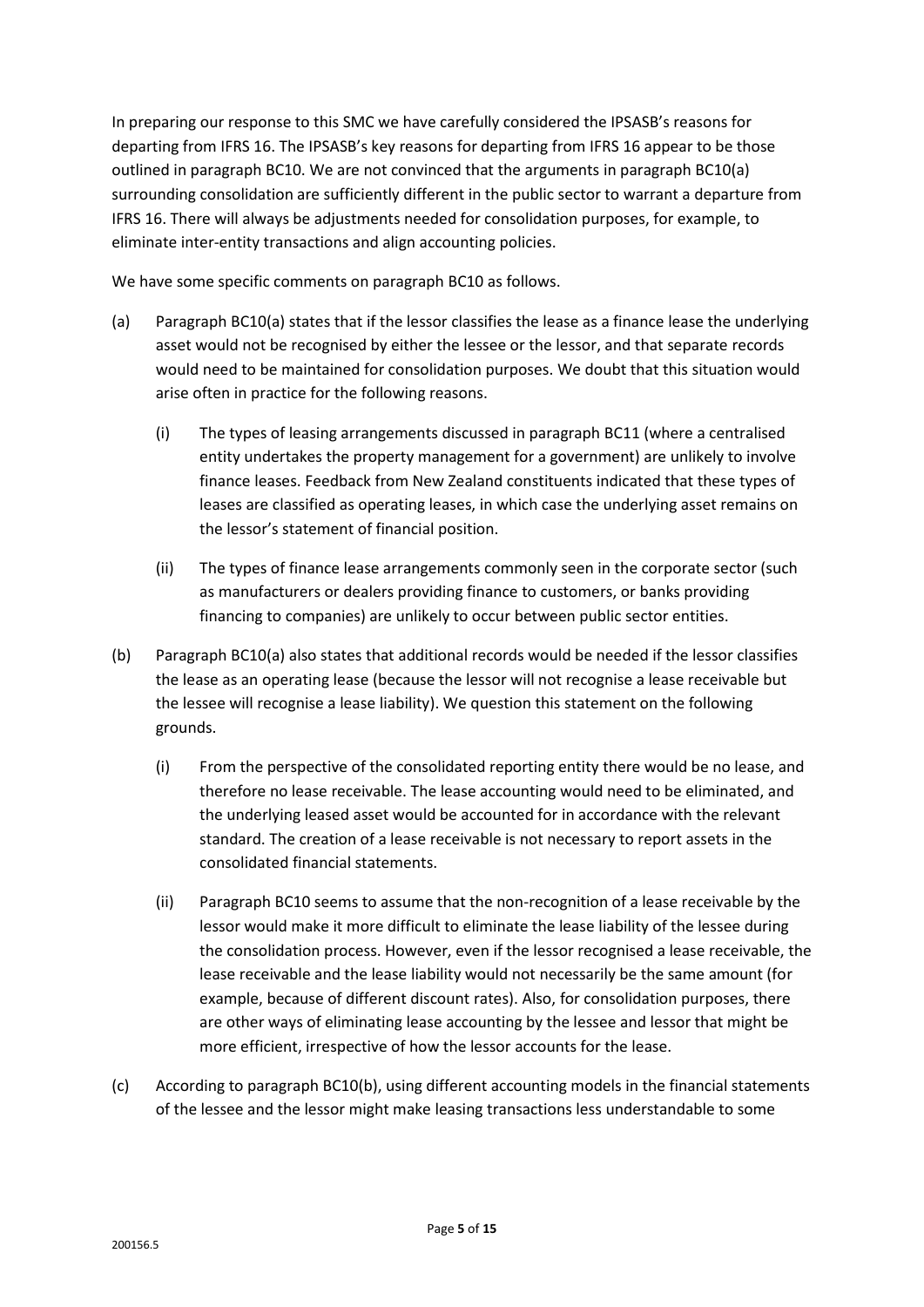users. However, there are some counter-arguments that have not been explored in the Basis for Conclusions.

- (i) There appears to be no discussion of whether applying a different lessor accounting model in the public sector to the lessor accounting model in the private sector would make the financial statements of public sector entities less understandable to users.
- (ii) One of the key reasons for the IASB retaining the existing lessor accounting model was that users of the financial statements preferred the existing approach to other approaches considered by the IASB. Other approaches considered by the IASB included an approach similar to the lessor model proposed in ED 64. This suggests that users of the financial statements would be better served by maintaining the current approach to lessor accounting. As explained in our response to SMC 3, there are valid reasons why the IASB retained the requirement for a lessor to classify a lease as either an operating lease or a finance lease.

In addition to the concerns we have raised about the arguments in paragraph BC10, we are concerned about the impact of different accounting requirements for lessors where a public sector controlling entity prepares consolidated financial statements that include for-profit controlled entities. A significant amount of work will be required on consolidation where the controlled forprofit entity is a lessor that applies IFRS 16 and the public sector controlling entity applies the model proposed in ED 64. We are aware that New Zealand is not the only country that would be impacted by having a different accounting model under IPSAS to the lessor model under IFRS 16.

### **Specific Matter for Comment 3:**

The IPSASB decided to propose a single right-of-use model for lessor accounting consistent with lessee accounting (see paragraphs BC34–BC40 for IPSASB's reasons). Do you agree with the requirements for lessor accounting proposed in this Exposure Draft? If not, what changes would you make to those requirements?

The NZASB does not agree with the lessor accounting model proposed in ED 64 and is of the view that the IPSASB should develop proposals for lessor accounting based on IFRS 16 rather than proceed with the proposals in ED 64.

During the development of IFRS 16 the IASB proposed a similar lessor model, the performance obligation approach, set out in IASB ED/2010/9 *Leases*. Many of the IASB's respondents were of the view that the performance obligation approach would result in an entity double counting its assets in the statement of financial position, and questioned how one set of cash flows (those received from the lessee) could relate to both the lease receivable and the underlying asset. Many also questioned how the obligation to permit the lessee to use the asset would meet the definition of a liability. We agree with these views and consider the reasons for not supporting the performance obligation approach for lessor accounting in the private sector are also applicable to the public sector.

Our views on the two approaches discussed in the Basis for Conclusions in ED 64 are explained below.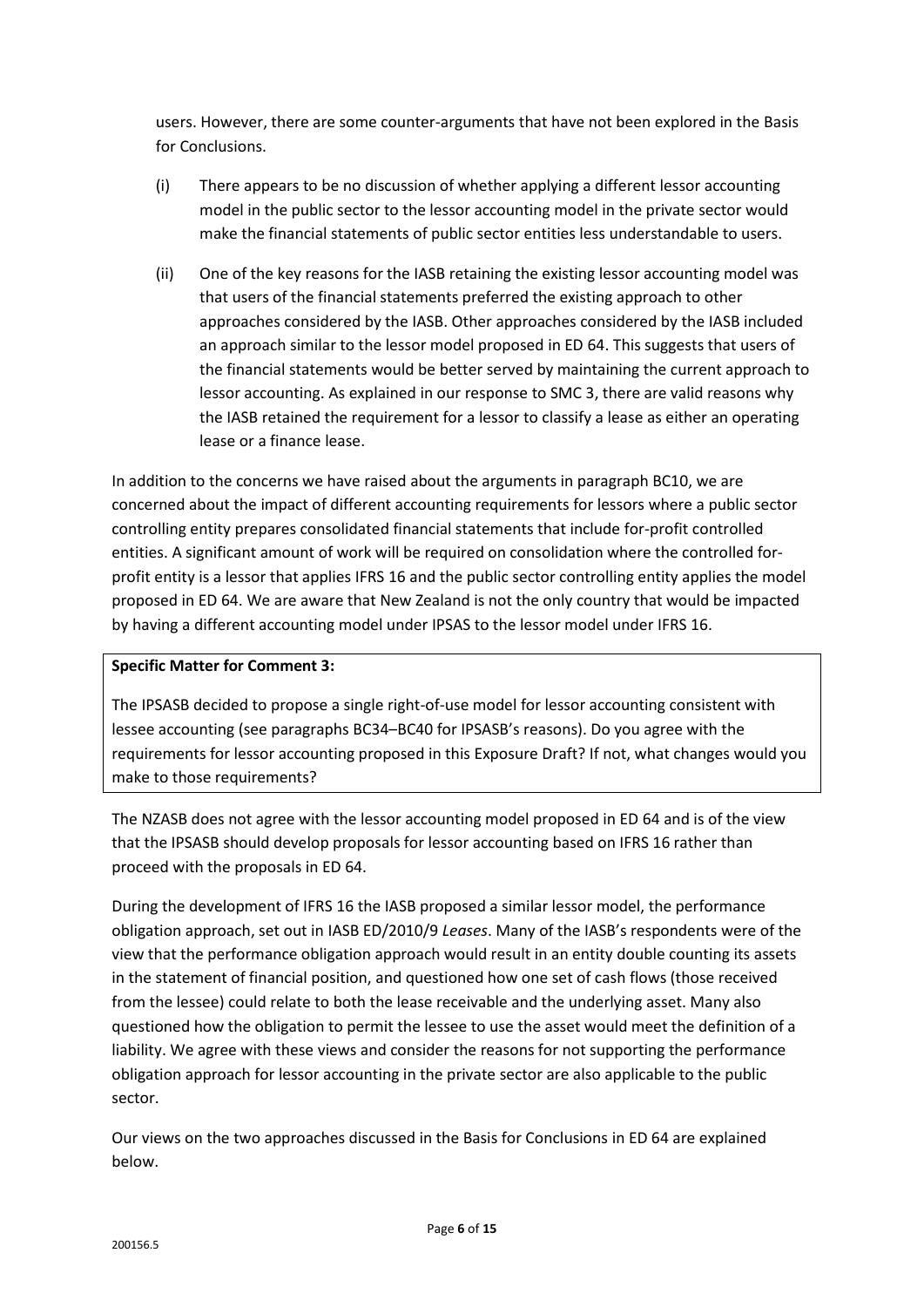### *Concerns with Approach 1 and the IPSASB's reasons given for supporting Approach 1*

Paragraph BC36 sets out the IPSASB's conclusions for proposing the lessor accounting model in ED 64 (Approach 1). Under Approach 1 the right-of-use asset is considered to be a separate economic phenomenon to the underlying asset. Under this approach the lessor recognises both the underlying asset (in its entirety) and a lease receivable. We have the following concerns with the conclusions reached in relation to Approach 1.

- (a) The IPSASB has concluded that the lessor has retained control of the entire underlying asset, but the Basis for Conclusions does not provide any explanation of how the IPSASB reached that conclusion. In considering whether the lessor has control of the asset, we raise the following matters.
	- (i) Paragraph 5.11 of the Conceptual Framework states that "…control of the resource entails the ability of the entity to use the resource (or direct other parties on its use)…". However, as the lessor has transferred the right to use the underlying asset to the lessee for the term of the lease, it is unclear to us how the lessor can have the ability to use the underlying asset or direct other parties on its use during the term of the lease. The lessor may still have some residual rights to the asset but, in our view, these rights are not equivalent to the lessor having control over the originally recognised resource.
	- (ii) Paragraph BC36(d) draws parallels between the thinking underlying IPSAS 32 *Service Concession Arrangements: Grantor* and the proposed lease accounting in ED 64. In our view, a comparison of the requirements in IPSAS 32 with the proposed lessor accounting is not appropriate because the control that the grantor has over the service concession asset is not the same as the control that the lessor has over the underlying asset in a lease. A grantor controls or regulates the services that the operator must provide, to whom the operator must provide them and at what price (IPSAS 32, paragraph 9(a)). A lessor grants the lessee a right to use the lease asset but has no say in how the lessee operates the asset, what services are provided and what price the lessee charges for those services. Because of the significant differences in the rights of the grantor versus the rights of the lessor relating to the use of the asset during the terms of the arrangement, it is not valid to use the conclusion in IPSAS 32 (that the grantor has control over the service concession asset in a service concession arrangement) as the basis for concluding that the lessor has control over the entire leased asset in a lease arrangement. In addition, this is an example of where the proposals in ED 64 are being based on standards-level requirements that have not yet been assessed for consistency with the Conceptual Framework.
	- (iii) The definition of an asset in the IASB's *Conceptual Framework for Financial Reporting* is similar to the definition of an asset in the IPSASB's Conceptual Framework. However, the IASB has concluded that the rights of the lessor under a lease agreement consist of two sets of rights, being (i) the lease receivable, and (ii) the rights retained in the underlying leased asset (see paragraphs BC35–BC40 of IFRS 16), rather than the underlying asset itself. Furthermore, in March 2018 the IASB published a revised *Conceptual Framework for Financial Reporting* which has a revised asset definition and more discussion of the unit of account and derecognition than the 2010 version. This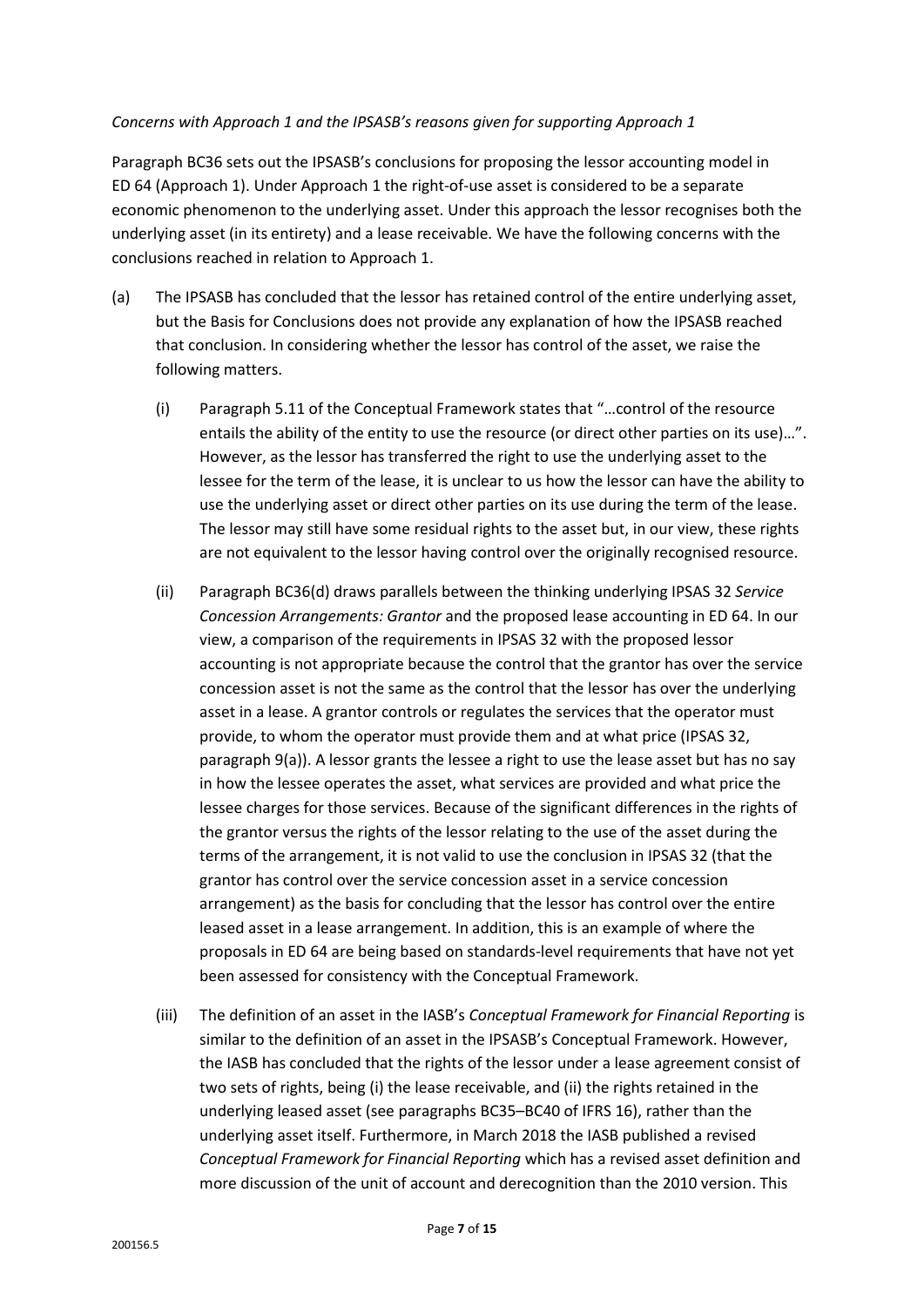revised pronouncement sets out the IASB's view that (i) an asset comprises several rights which are often treated as a single unit of account, and (ii) that derecognition is the removal of all or part of a recognised asset. We think that these ideas could be particularly useful when thinking about accounting for leases and encourage the IPSASB to consider these ideas when the IPSASB undertakes the limited review of its Conceptual Framework. 1

- (b) We also have the following concerns with the proposals in ED 64 for the recognition of a liability (unearned revenue) by the lessor.
	- (i) Paragraph BC53 acknowledges that (i) recognising the credit entry as a liability until the revenue recognition criteria are met may not be consistent with the Conceptual Framework, and (ii) recognising revenue directly in the statement of financial position would not be consistent with existing IPSAS. We are of the view that the credit entry does not meet the definition of a liability because there is no outflow of resources by the lessor.
	- (ii) One of the IPSASB's reasons for not adopting the IFRS 16 lessor model is that the "risks and rewards incidental to ownership" model in IFRS 16 is not consistent with the lessee accounting control-based model. However, ED 64 includes several references to IPSAS 9 *Revenue from Exchange Transactions* which is also based on risks and rewards. We think it is inconsistent to argue against a risks and rewards approach and then refer a lessor to a standard that is based on that approach. We acknowledge that the IPSASB is working on proposals to update its revenue standards, but this could be one example of where another project needs to be further advanced before significant changes to lessor accounting can be fully considered.
	- (iii) We question how a lessor can continue to have a performance obligation (to make the underlying asset available) over the term of the lease when the lessee accounting model is based on the premise that the right to use the asset has been delivered to the lessee at the commencement of the lease.
- (c) We agree with the conclusion in paragraph BC9(b) that the right-of-use asset and the underlying leased asset are different economic phenomena. However, it does not follow that the economic benefits/service potential embodied in the right-of-use asset are additional to the economic benefits/service potential embodied in the underlying leased asset.

# *Rejection of Approach 2 by the IPSASB*

The IPSASB considered and rejected Approach 2. Under Approach 2 the-right-of use asset is considered to be a component of the underlying asset. The lessor would derecognise the component of the underlying asset that is transferred to the lessee and would recognise a residual asset (as well as a lease receivable). Paragraph BC38 states that Approach 2 is not consistent with IPSASB literature and provides reasons to support this statement. We disagree with those reasons as follows.

**<sup>.</sup>** <sup>1</sup> This project is identified as a priority project for 2019–2023 in the IPSASB's Proposed Strategy and Work Plan 2019– 2023.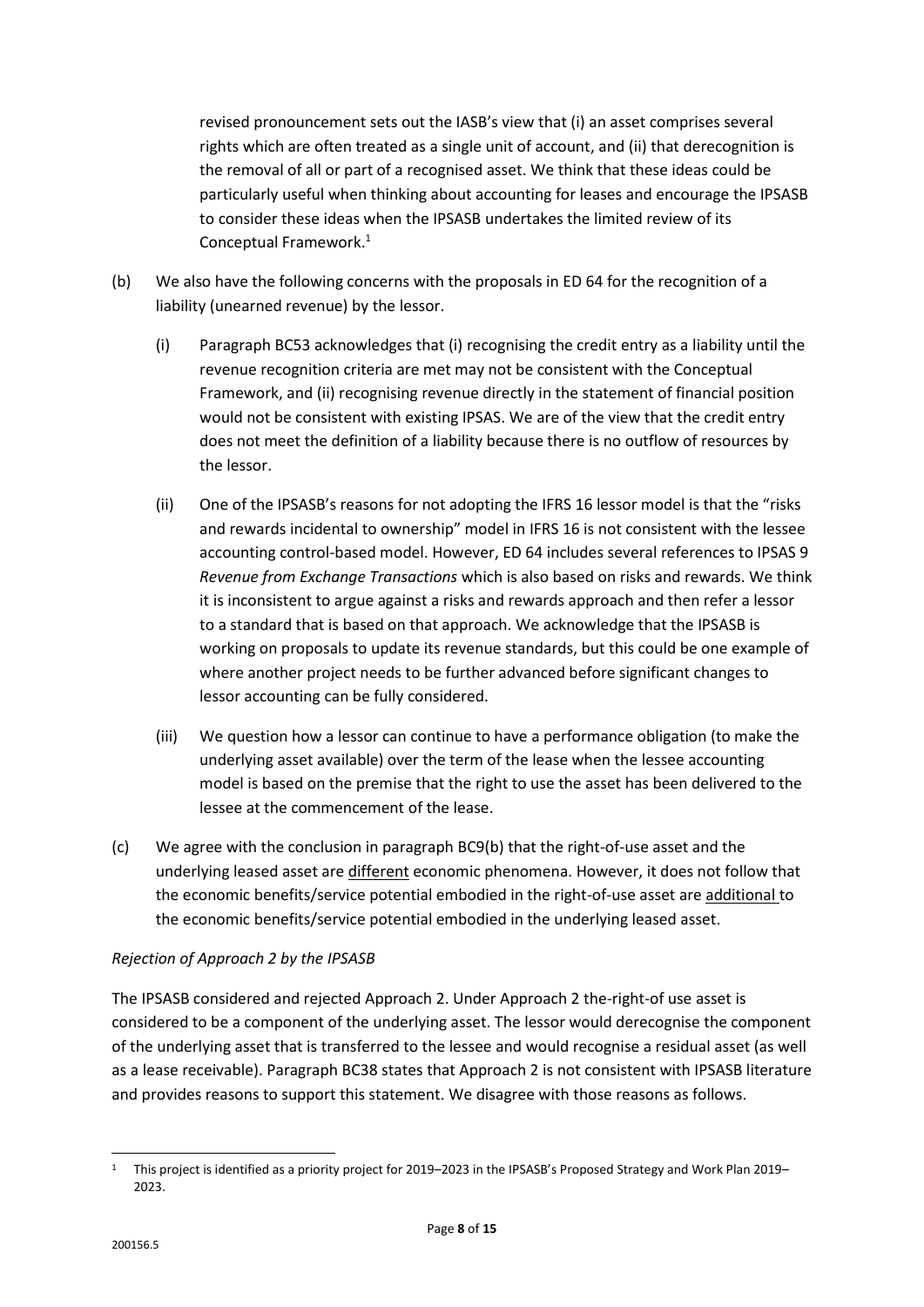Paragraph BC38(a) states that Approach 2 is not consistent with the principles in other IPSAS because it requires the derecognition of a portion of the underlying asset. As explained below, we do not think that derecognition of a portion of an asset is inconsistent with the Conceptual Framework and note that partial derecognition is already required by some standards.

- (a) Paragraph 6.10 of the Conceptual Framework refers to the derecognition of an element, which in this case is an asset. An asset is defined in paragraph 5.6 of the Conceptual Framework as "A resource…". Paragraph 5.7 of the Conceptual Framework explains that "A resource is an item with service potential or the ability to generate economic benefits. Physical form is not a necessary condition of a resource. …". Nowhere in the discussion of assets does it suggest that resources, once recognised as an asset, are not divisible. Simple examples such as cash and inventory are clearly divisible, and portions of the carrying amount of certain assets are derecognised when assets are consumed or sold.
- (b) A number of existing IPSAS require the derecognition of portions of recognised assets. Some examples follow.
	- IPSAS 29 *Financial Instruments: Recognition and Measurement* requires the derecognition of a portion of a financial asset when it is transferred to another party (and certain criteria are met).
	- IPSAS 17 *Property, Plant and Equipment* requires the derecognition of parts of the property, plant and equipment (PP&E), for example, when replacing parts of the PP&E item or if part of a building is demolished. Although the division of the asset, and the derecognition of those parts of the asset that have been disposed of, is based on physical components, the basic point is that parts of the asset are derecognised.
	- IPSAS 37 *Joint Arrangements* requires a party to a joint operation to recognise and derecognise parts of PP&E. For example, if a party to a joint operation transfers an item of PP&E into the joint operation, it must derecognise the share of the PP&E item now held by other parties to the joint operation while continuing to recognise the retained portion (its share of the asset now held jointly).
- (c) A similar outcome to Approach 2 could be achieved using a full derecognition approach. The execution of the lease could be regarded as resulting in the entity derecognising the underlying leased asset in its entirety and recognising two new assets – the lease receivable and the residual ownership interest in the PP&E. So, in the same way that the right-of-use asset under a lease is a different economic phenomenon to the underlying asset (the PP&E), the residual ownership interest of the lessor in the underlying asset can be viewed as a different economic phenomenon from the underlying leased asset.

We also disagree with the other reasons in paragraph BC38.

(a) Paragraph BC38(b) states that Approach 2 is not consistent with the IPSASB literature because it is more complex and costly than Approach 1. Both Approach 1 and Approach 2 are more complex and costly than the existing lessor accounting – so complexity and cost would be an argument for retaining the existing lessor accounting, rather than for preferring one new approach over another new approach.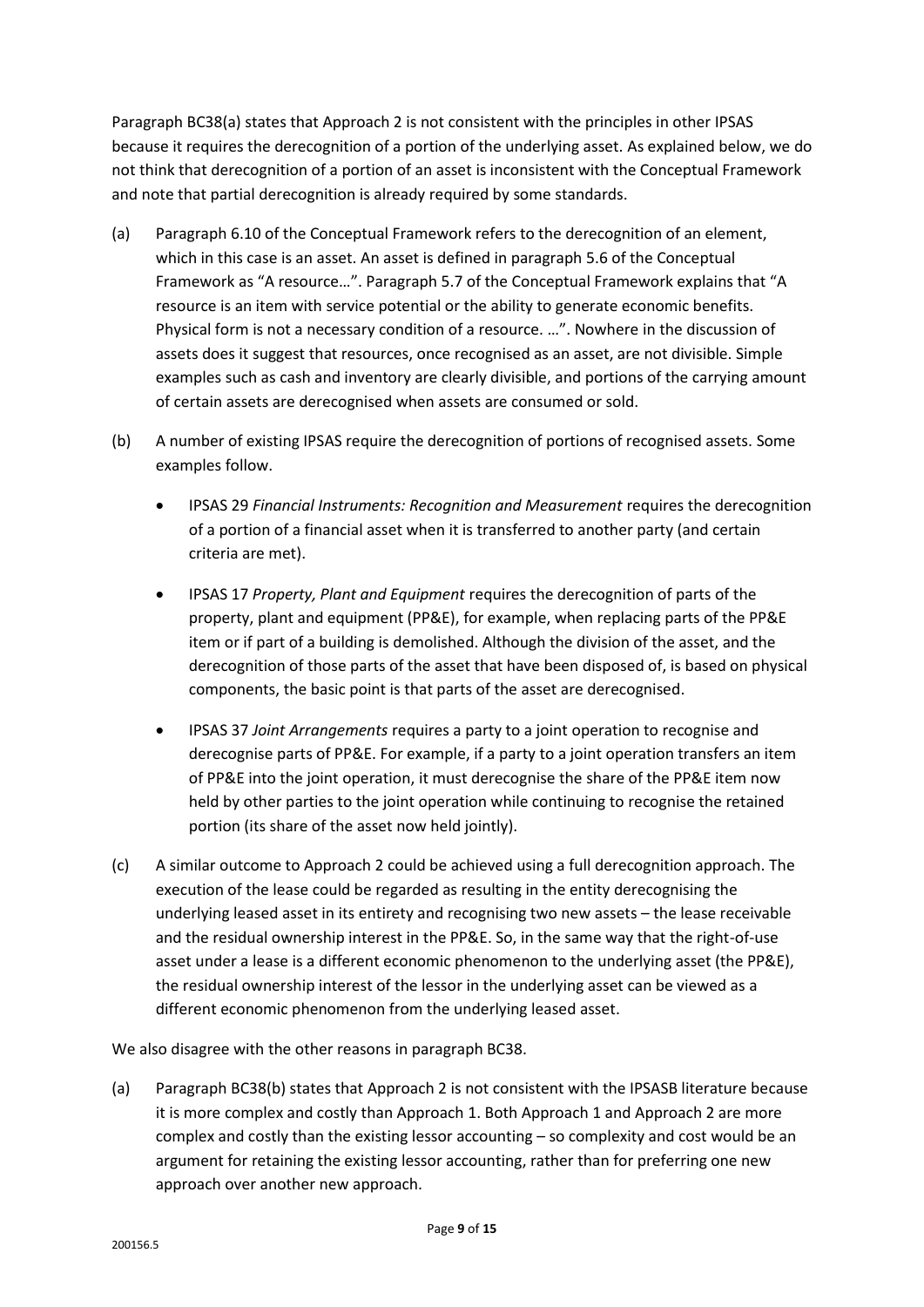- (b) Paragraph BC38(c) appears to be included in error, as it is discussing the 'risks and rewards' lessor accounting model in which leases are classified as operating or finance leases, not Approach 2 (which is a derecognition approach).
- (c) Paragraph BC38(d) states that Approach 2 is not consistent with IPSAS 32's requirements. We have outlined our concerns with basing lessor accounting on the grantor accounting requirements in IPSAS 32 earlier in this letter. We are also of the view that at some point the requirements in IPSAS 32 should be assessed against the Conceptual Framework for consistency, and this could result in changes to the requirements in IPSAS 32 and different conclusions than those reached when IPSAS 32 was first developed.

### **Next steps for lessor accounting**

In our opinion, the IPSASB should not pursue the performance obligation approach (Approach 1) for lessor accounting. In our view, it is conceptually flawed and, in particular, it results in the overstatement of the lessor's total assets, which is misleading.

Although we support the conceptual reasoning underlying the derecognition approach (Approach 2), we consider that there are strong practical reasons to support the IFRS 16 lessor accounting model.

- The IFRS 16 model avoids introducing *unnecessary* differences between IFRS and IPSAS requirements by having a consistent approach to lessor accounting across the public sector and the corporate sector. This is beneficial for groups which comprise both public sector and for-profit entities and is less confusing for users of the financial statements.
- The derecognition approach is complex to apply in practice, as evidenced by responses to the IASB's exposure draft in which this approach was proposed.

Therefore, the IPSASB should not proceed with the proposals in ED 64 for lessor accounting and should instead develop proposals based on IFRS 16 (which would need to be exposed for comment).

### **Specific Matter for Comment 4:**

For lessors, the IPSASB proposes to measure concessionary leases at fair value and recognize the subsidy granted to lessees as a day-one expense and revenue over the lease term consistent with concessionary loans (see paragraphs BC77–BC96 for IPSASB's reasons). For lessees, the IPSASB proposes to measure concessionary leases at fair value and recognize revenue in accordance with IPSAS 23 (see paragraphs BC112–BC114 for IPSASB's reasons). Do you agree with the requirements to account for concessionary leases for lessors and lessees proposed in this Exposure Draft? If not, what changes would you make to those requirements?

The NZASB agrees conceptually with the proposals for lessee accounting for concessionary leases. However, we do not support the recognition of the concession at this time, for the reasons outlined below.

The NZASB disagrees with the proposals for lessor accounting for concessionary leases, in particular, the recognition of the credit entry for the concession as unearned revenue. We are also of the view that the IPSASB should progress its project on non-exchange expenses before considering the lessor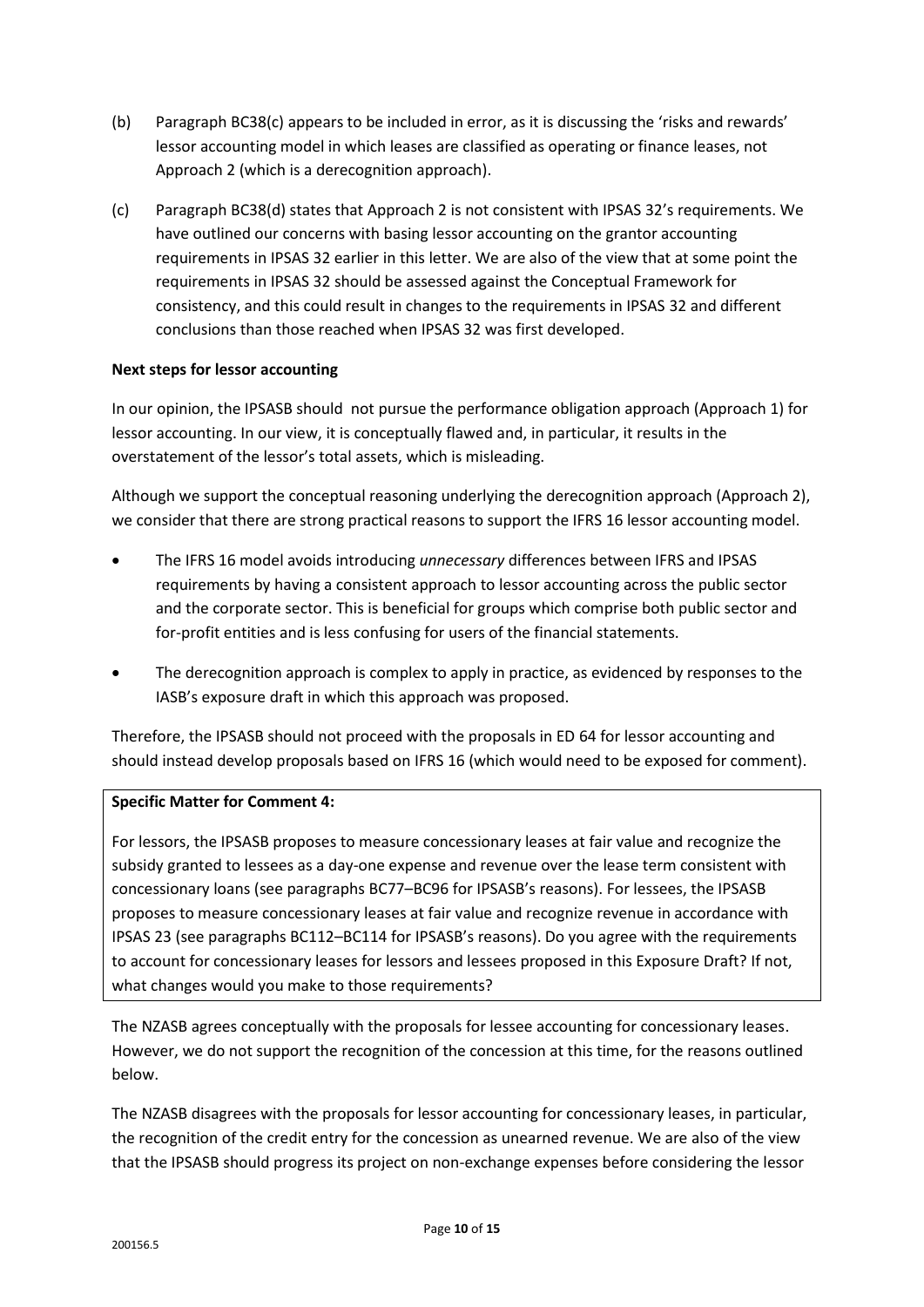accounting for concessionary leases rather than referring lessors to the relevant international or national standard.

We are aware that, over the years, entities applying IPSAS have requested the IPSASB to develop requirements for the accounting for concessionary leases, for example, international agencies that are provided with office space in cities around the world. The proposals in ED 64 for lessees would likely be appropriate in such circumstances because the fair value of the lease can be determined and, therefore, the assets and liabilities can be reliably measured.

However, we are of the view that there are many circumstances where the proposals in ED 64 for concessionary leases may not be appropriate for both lessees and lessors because of the challenges with measuring the fair value of the lease and other reasons, as discussed further below.

# *Accounting for concessionary leases by lessees*

Conceptually we agree with the proposals for the recognition of the concession by the lessee, but we do have some concerns regarding the proposals.

Some of the IPSASB's decisions regarding the proposals in ED 64 are linked to other active IPSASB projects, for example, the *revenue and non-exchange expenses* project and the *public sector measurement* project. We are of the view that the IPSASB should first make progress on these projects, in particular, amendments to IPSAS 23 and developing guidance on what is meant by fair value in the public sector (especially for assets with restricted use), before progressing the proposals in ED 64. This would avoid unnecessary changes in the short to medium-term to the accounting for the concessionary portion of the lease. Although some New Zealand constituents supported the IPSASB's proposals for the recognition of the concession by the lessee, they raised questions about how to measure fair value (as discussed further below) and raised similar issues about when revenue should be recognised (e.g. on commencement of the lease or over the lease term) as have been raised in the revenue and non-exchange expenses project.

We also have concerns about whether the benefits of recognising and reporting the concession would exceed the costs of determining the fair value of the lease. For example, where the leased asset is of a specialised nature (for example, a school) or there are restrictions in the lease agreement (for example, an entity is permitted to undertake only certain activities from the leased property), the market value of the lease may be difficult to determine because of a lack of information about such leases. In some cases, the contractual lease payments could represent the fair value of the lease because of the specialised nature of the asset or the restrictions in the lease. ED 64 does not appear to cater for these types of circumstances. A further concern is that the valuation costs that lessees would incur in applying the proposals in ED 64 could be better utilised by the lessee (bearing in mind that concessionary leases are generally intended to support entities with complementary objectives to the lessor).

# **Next steps on accounting for concessionary leases by lessees**

Although we agree conceptually with the proposals for lessees, at present we do not agree that lessees should be required to recognise the subsidy component of a concessionary lease for costbenefit reasons (as explained above). We think that disclosure about the existence of the lease, the fact that it is on concessionary terms and any key conditions of the lease would provide useful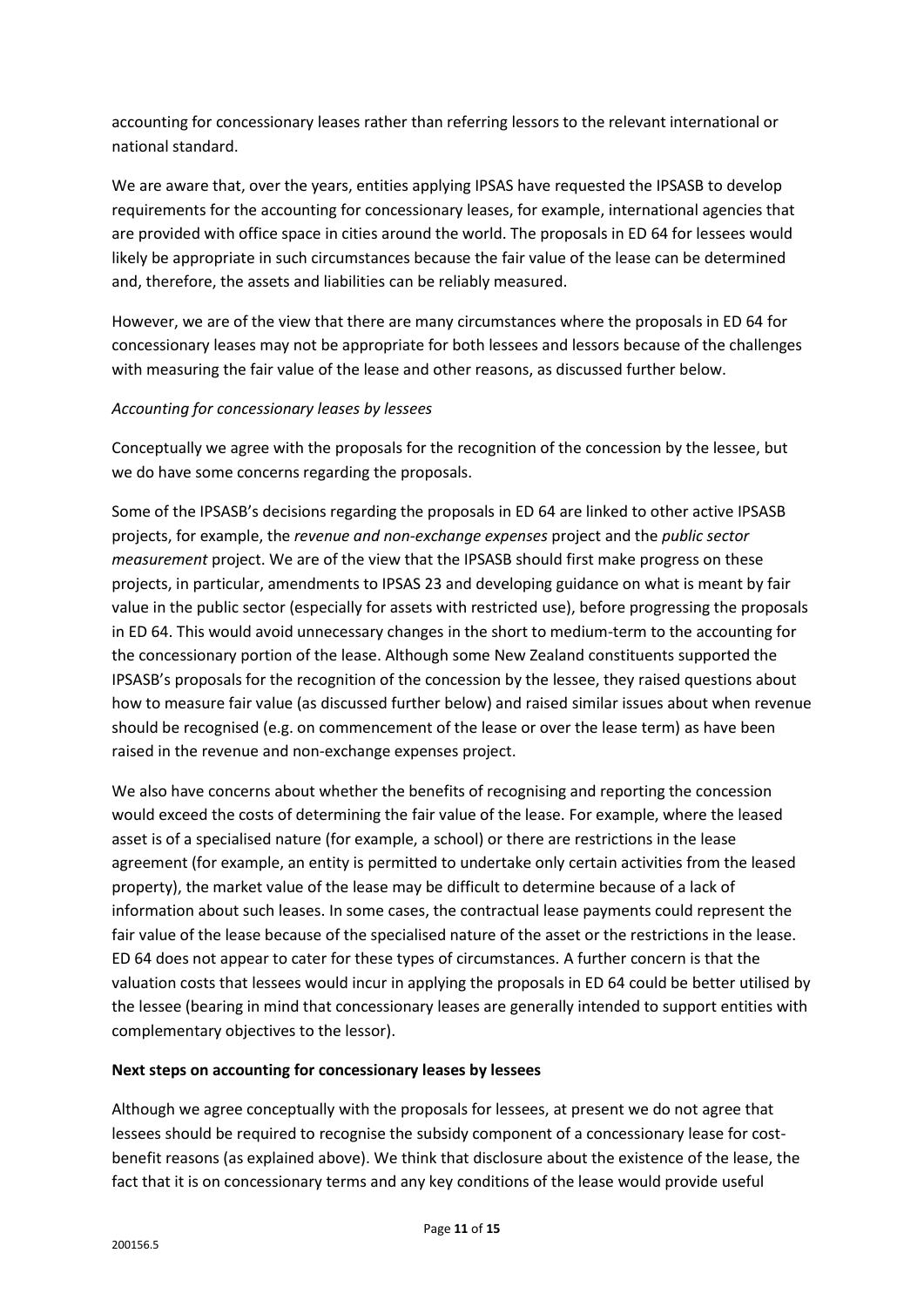information for users. Disclosure would also provide flexibility for a lessee to provide more contextual information about its concessionary leases, for example, where specialised activities are undertaken from prime properties, or the lessee undertakes activities that complement the objectives of the grantor.

We are also of the view that the IPSASB should further progress both its revenue project and its public sector measurement project and then reconsider the accounting for concessionary leases by lessees. This would avoid unnecessary changes to accounting requirements that depend on decisions made by the IPSASB during the development of other projects that have an impact on the proposals in ED 64. In undertaking this further work, we recommend that the IPSASB also considers the guidance developed by the Australian Accounting Standards Board on accounting for concessionary leases by the lessee.

# *Accounting for concessionary leases by lessors*

We do not agree with the proposals for accounting for concessionary leases by lessors. In particular, we do not agree that the proposed accounting by the lessor for a concessionary lease is similar to the existing accounting treatment by the grantor for a concessionary loan. In other words, although the IPSASB has justified its proposals on the grounds of consistency with the accounting treatment of concessionary loans, we consider that the proposed lessor accounting for a concessionary lease is *not* consistent with the accounting treatment of concessionary loans. As explained below:

- The proposals in ED 64 would result in the grossing up of lease revenue, whereas there is no grossing up of interest revenue when accounting for a concessionary loan.
- The proposals in ED 64 do not adjust the carrying amount of the asset to reflect the concession granted, whereas the accounting for a concessionary loan requires the loan balance to be reduced to reflect the concession granted.

More generally, we do not agree with the proposed accounting for the concessionary portion by lessors.

In our view, the IPSASB has mischaracterised the current accounting treatment by the grantor for a concessionary loan. Our understanding of the accounting treatment by the grantor of a concessionary loan is illustrated by means of an example.

| Example                                                                                                                                                                                                                                   |     |  |
|-------------------------------------------------------------------------------------------------------------------------------------------------------------------------------------------------------------------------------------------|-----|--|
| A loan of \$100 (principal) with zero interest is granted (the transaction is not a transaction with owners). Market<br>interest rates are 10% and the net present value of the future cash inflows (calculated at market rates) is \$80. |     |  |
| As per paragraphs AG88 and AG89 of IPSAS 29, the \$100 paid to the borrower is divided into two components.                                                                                                                               |     |  |
| New loan granted                                                                                                                                                                                                                          |     |  |
| Dr Loan                                                                                                                                                                                                                                   | 80  |  |
| Dr Grant expense                                                                                                                                                                                                                          | 20  |  |
| Cr Bank                                                                                                                                                                                                                                   | 100 |  |
| (Payment of the loan)                                                                                                                                                                                                                     |     |  |
| The future cash flows to be received over the term of the loan (\$100 principal and zero interest per the loan<br>documentation) are equivalent to a loan of \$80 at normal market rates.                                                 |     |  |
| Although the loan is documented as \$100 at zero interest, in economic terms, it is the same as a loan of \$80 at 10%<br>interest. The accounting reflects the economics, not the legal form (loan documentation) of the transaction.     |     |  |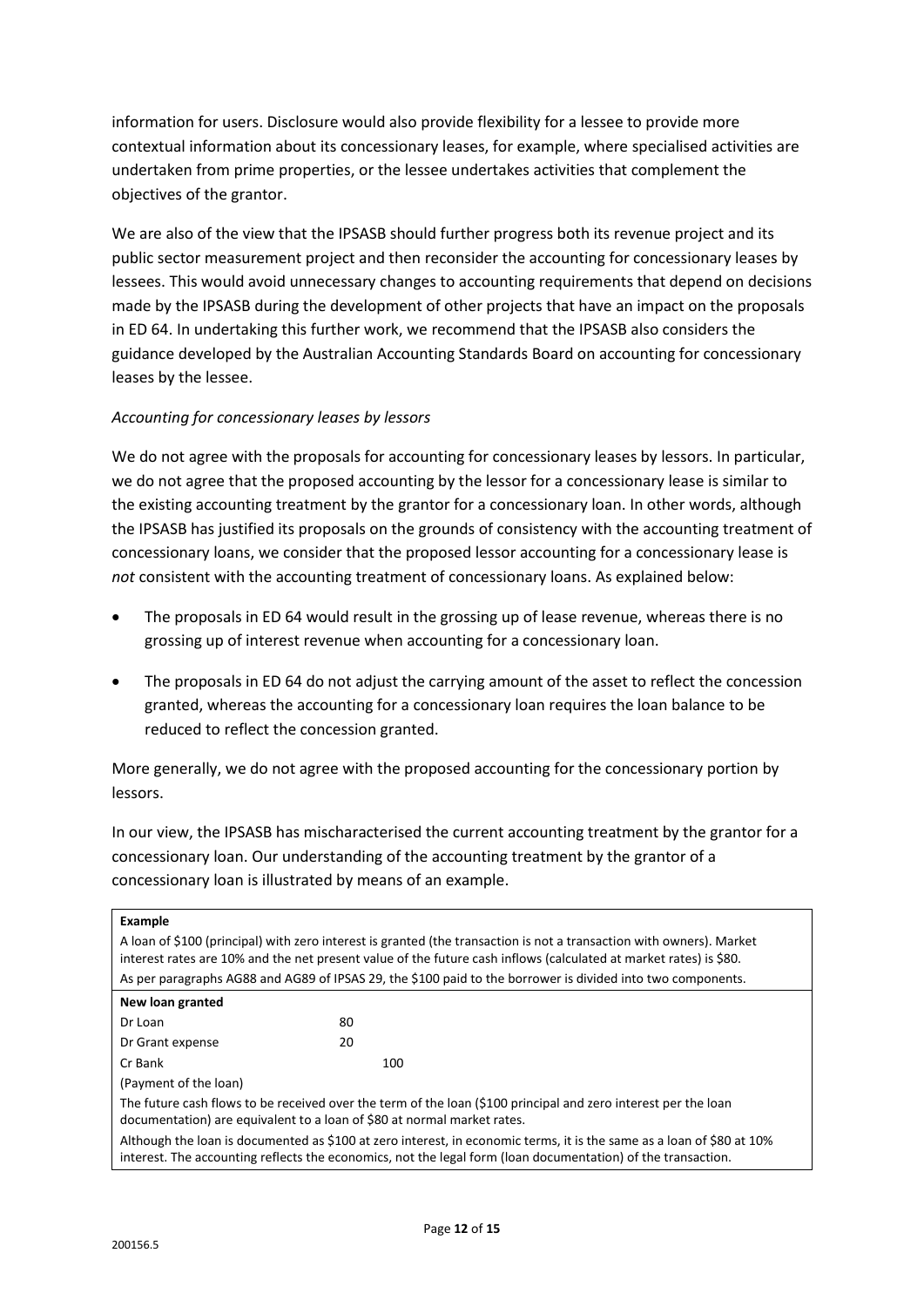| <b>Example</b>                                                                                                                                                                                                                                                                                                                                                               |     |  |
|------------------------------------------------------------------------------------------------------------------------------------------------------------------------------------------------------------------------------------------------------------------------------------------------------------------------------------------------------------------------------|-----|--|
| A loan of \$100 (principal) with zero interest is granted (the transaction is not a transaction with owners). Market<br>interest rates are 10% and the net present value of the future cash inflows (calculated at market rates) is \$80.                                                                                                                                    |     |  |
| As per paragraphs AG88 and AG89 of IPSAS 29, the \$100 paid to the borrower is divided into two components.                                                                                                                                                                                                                                                                  |     |  |
| Over the term of the loan the \$100 cash inflows are treated as representing repayment of \$80 principal and payment of<br>\$20 interest (under the effective interest rate method of measuring financial assets at amortised cost).                                                                                                                                         |     |  |
| Some people refer to the interest recognised under the effective interest rate method as "reversing" the original \$20<br>expense, but this is not reflective of the economics that the accounting is intended to show. The \$20 is the interest<br>revenue received on the \$80 loan, and this is reflective of the actual cash flows received.                             |     |  |
| The mechanics of the effective interest rate method result in the expense and the interest revenue being the same<br>amount (that is, \$20), which is likely causing some confusion.                                                                                                                                                                                         |     |  |
| Existing loan and then concession granted                                                                                                                                                                                                                                                                                                                                    |     |  |
| Dr Loan                                                                                                                                                                                                                                                                                                                                                                      | 100 |  |
| Cr Bank                                                                                                                                                                                                                                                                                                                                                                      | 100 |  |
| (Loan at normal market rates)                                                                                                                                                                                                                                                                                                                                                |     |  |
| Dr Expense                                                                                                                                                                                                                                                                                                                                                                   | 20  |  |
| Cr Loan                                                                                                                                                                                                                                                                                                                                                                      | 20  |  |
| (Concession granted – no interest to be paid)                                                                                                                                                                                                                                                                                                                                |     |  |
| In this case, the loan is granted at \$100 at normal market rates. The existing loan is subsequently written down to<br>reflect the concession granted, that is, the loan is now interest free. The balance on the loan now represents principal of<br>\$80 with interest at normal market rates of \$20, which is reflective of the actual cash flow subsequently received. |     |  |

Accounting for concessionary loans does not result in the grossing up of the interest revenue, as the interest revenue recognised for a concessionary loan is supported by cash inflows (as illustrated in our example). In contrast, the proposals in ED 64 result in the grossing up and reporting of revenue that is not supported by cash inflows.

In addition, the balance sheet amounts under the proposals in ED 64 are not consistent with the accounting for concessionary loans. When accounting for a concessionary loan, the loan is reported at a reduced amount (being \$80 in our example), not the nominal amount of the loan (being \$100 in our example). This reduced amount reflects the fact that the concession reduces the future economic benefits (present value of the future cash inflows) to be derived from the loan below the nominal amount of the loan. In contrast, the proposals in ED 64 do not reduce the carrying amount of the leased asset to reflect the reduction in economic benefits/service potential to be derived from the leased asset as a consequence of transferring economic benefits/service potential to the lessee without equivalent consideration in return.

Therefore, we do not agree with either (i) the IPSASB's characterisation of the accounting treatment of concessionary loans or (ii) the accounting treatment for concessionary leases that involves the grossing up of lease revenue, resulting in the reporting of lease revenue that is not supported by cash inflows. Instead, if the concession is recognised, we consider it should result in the reduction of the carrying amount of the leased asset to reflect the concession granted.

We also have some concerns regarding the costs of the proposals where a lessor grants hundreds of concessionary leases and leases for zero or nominal consideration. For example, local governments in New Zealand grant many concessionary leases to public sector and not-for-profit entities. The concessions are a way of providing support to such entities and acknowledging the complementary nature of their objectives and the goods and services they deliver. If those entities did not provide those goods and services, local governments would have to undertake some of those activities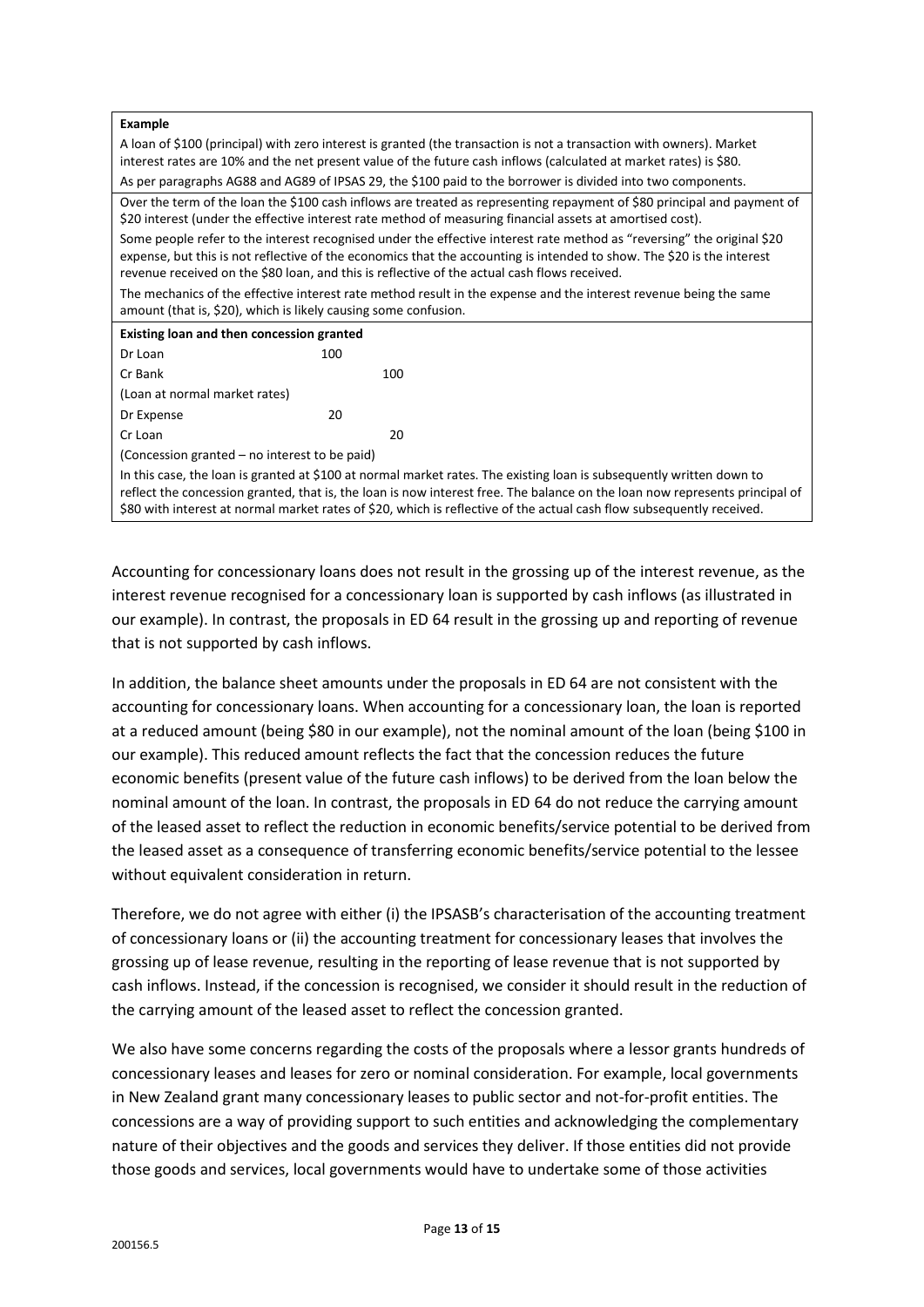themselves. In some circumstances the value of the concessions granted may be immaterial to the lessor, but the lessor would still incur costs in determining the value of those concessions and forming a judgement on the materiality of the concessions.

## **Next steps on accounting for concessionary leases by lessors**

As explained in SMC 3, we disagree with the lessor accounting proposed in ED 64. This means that we also disagree with the proposed accounting for concessionary leases by lessors and, in particular, recognition of the credit entry for the concession as revenue. And even under the lessor accounting model proposed in ED 64, we are of the view that the credit entry for the concession should be against the leased asset if the lessor is to recognise the concession as an expense, as explained above. Hence, irrespective of whether the IPSASB proceeds with its proposed lessor accounting model or reverts to the IFRS 16 lessor accounting model (discussed below), in our view the IPSASB should not proceed with an approach that results in the grossing up of lease revenue when accounting for a concessionary lease.

Under the IFRS 16 lessor accounting model, if a lessor classifies a lease as a finance lease, the concession would be recognised as part of the 'sale' of the asset. This could also be further explained in the notes to the financial statements. If a lessor classifies a lease as an operating lease, the credit entry would be against the leased asset.

We also believe that further consideration should be given to the measurement of the concession granted in situations in which the leased asset is measured using the cost model under IPSAS 17 *Property, Plant and Equipment*, as it is likely to be more appropriate to measure the concession as an allocation of the carrying amount of the leased asset rather than at fair value.

In addition, we also think the IPSASB should progress its non-exchange expenses project before considering the lessor accounting for concessionary leases rather than referring the lessor to the relevant international or national standard.

# *Leases for zero or nominal consideration*

Leases for zero or nominal consideration are effectively scoped out of ED 64 per the diagrams following paragraphs 22 and 62, and paragraph AG60 of ED 64. However, proposed new paragraph 43A of IPSAS 23 requires the lessee to measure the right-of-use asset held by a lessee in accordance with ED 64. We question the reason for this scope exclusion if the fair value of a right-ofuse asset acquired under a lease for zero or nominal consideration is measured in exactly the same way as a right-of-use asset acquired under a concessionary lease. Drawing an artificial boundary between concessionary leases and leases for zero or nominal consideration creates challenges for preparers of financial statements.

We would prefer that ED 64 apply to all leases. We acknowledge that the definition of a lease under both IFRS 16 and ED 64 requires "exchange for consideration" and that the IPSASB has wanted to keep this definition. We also note that paragraphs BC112 and proposed new paragraph 123A of IPSAS 23 refer to "concessionary leases for zero or nominal consideration", and proposed new paragraph 105C of IPSAS 23 refers to "at below market terms, including leases for zero or nominal consideration.". We recommend that the Scope section of ED 64 be amended to specifically include leases for zero or nominal consideration. This can be achieved by adding guidance to explain that if a